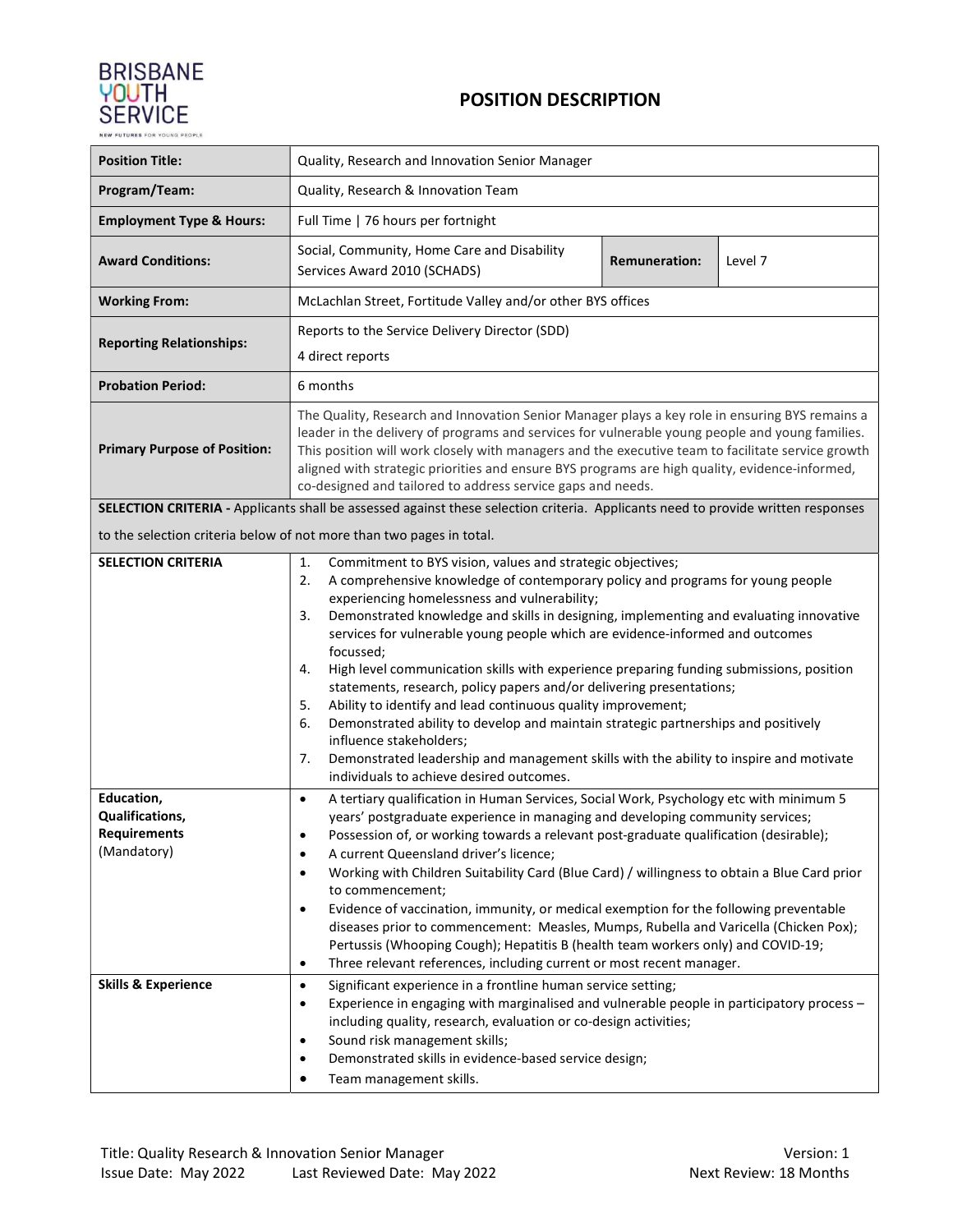| <b>Attributes</b>                                                                                                                                                                | Personal drive and integrity;<br>$\bullet$<br>Consultative and collaborative working attitude;<br>$\bullet$<br>Flexible, initiative, collaborative, inclusive, respectful, ethical, accountable;<br>$\bullet$<br>Commitment to a learning culture and ongoing professional development;<br>$\bullet$<br>Demonstrate leadership qualities including the ability to mentor, support and guide;<br>$\bullet$<br>Ability to work autonomously with high levels of discretion;<br>$\bullet$<br>Well organised with the ability to prioritise and execute tasks and strategies within agreed<br>$\bullet$<br>timeframes.                                                                                                                                                                                                                                                                                                                                                                                                                                                                                                                                                                                                                                                                                                                                                                                                                                                                                                                                                                                                                                                                                                                                                                                                                                                                                                                                                                                                                                                                                                                                                                                                                                                                          |  |  |  |  |  |  |  |  |
|----------------------------------------------------------------------------------------------------------------------------------------------------------------------------------|---------------------------------------------------------------------------------------------------------------------------------------------------------------------------------------------------------------------------------------------------------------------------------------------------------------------------------------------------------------------------------------------------------------------------------------------------------------------------------------------------------------------------------------------------------------------------------------------------------------------------------------------------------------------------------------------------------------------------------------------------------------------------------------------------------------------------------------------------------------------------------------------------------------------------------------------------------------------------------------------------------------------------------------------------------------------------------------------------------------------------------------------------------------------------------------------------------------------------------------------------------------------------------------------------------------------------------------------------------------------------------------------------------------------------------------------------------------------------------------------------------------------------------------------------------------------------------------------------------------------------------------------------------------------------------------------------------------------------------------------------------------------------------------------------------------------------------------------------------------------------------------------------------------------------------------------------------------------------------------------------------------------------------------------------------------------------------------------------------------------------------------------------------------------------------------------------------------------------------------------------------------------------------------------|--|--|--|--|--|--|--|--|
| <b>KEY RESULT AREAS - Role and responsibilities</b><br>Quality, Research and<br>Maintain current knowledge of government policy, best practice research and service<br>$\bullet$ |                                                                                                                                                                                                                                                                                                                                                                                                                                                                                                                                                                                                                                                                                                                                                                                                                                                                                                                                                                                                                                                                                                                                                                                                                                                                                                                                                                                                                                                                                                                                                                                                                                                                                                                                                                                                                                                                                                                                                                                                                                                                                                                                                                                                                                                                                             |  |  |  |  |  |  |  |  |
| Innovation                                                                                                                                                                       | delivery trends, across the community/youth sector, assessing their potential impact on<br>proposed, existing and new opportunities/ services at BYS;<br>Develop a Service Delivery Growth Plan that identifies the quality improvements, service<br>$\bullet$<br>gaps and new programs needed for BYS to meet its Strategic Plan 2022-2025 goals;<br>Facilitate the development of new service offerings to meet the emergent and complex<br>$\bullet$<br>needs of young people and young families including consultation with internal and<br>external stakeholders - underpinned by research, evaluation data and participatory youth<br>engagement strategies;<br>Lead quality and risk management reporting from the Quality Management System;<br>$\bullet$<br>Lead BYS participation in auditing processes e.g., Human Services Quality Framework<br>$\bullet$<br>(HSQF) and National Regulatory System for Community Housing (NRSCH);<br>Oversee the development/review/update of service delivery policies and procedures and<br>$\bullet$<br>monitor compliance with contractual and legislative requirements;<br>Oversee complaint management and respond to emerging trends to improve service<br>$\bullet$<br>delivery;<br>Support and manage the quality, research, evaluation and youth engagement activities of<br>$\bullet$<br>the organisation;<br>Develop and manage MOU's to support research, innovation and service delivery<br>$\bullet$<br>partnerships;<br>Participate in planning processes with managers to ensure team programs and plans are<br>$\bullet$<br>aligned to the BYS Practice Framework, the Service Delivery Growth Plan and the BYS<br>Strategic Plan 2022-2025;<br>Monitor relevant funding opportunities and present to SDD/Executive Management Team<br>$\bullet$<br>(EMT) for strategic decision making;<br>Lead and/or collaborate in the development of funding proposals and grant applications;<br>$\bullet$<br>Facilitate and/or develop BYS' written submissions for government and sector<br>$\bullet$<br>consultations;<br>Provide strategic advice to the SDD, and EMT, as well as service delivery managers,<br>regarding legislative, contractual and compliance standards and practice quality in<br>community services delivery. |  |  |  |  |  |  |  |  |
| People, Culture, Safety                                                                                                                                                          | Create and lead an organisational culture of individual growth, coaching and development;<br>$\bullet$<br>Drive a culture of collaboration and partnership aligned with the organisation's values;<br>٠<br>Lead and model a culture of continuous improvement;<br>٠<br>Create and lead a trusting, cohesive environment where people can express opinions and<br>٠<br>those opinions are heard;<br>Drive performance and accountability for achieving expected outcomes;<br>$\bullet$<br>Model ethical behaviours and consistently apply ethical standards to self and others;<br>$\bullet$<br>Undertake and participate in staff training and development activities as required;<br>$\bullet$<br>Employees must ensure a healthy and safe workplace for all by adhering to BYS Work<br>$\bullet$<br>Health and Safety Policy, Procedures and Practices;<br>Provide effective supervision to all team members and maintain supervision records in line<br>$\bullet$<br>with BYS policies;<br>Protect and promote the rights of children and young people, including making decisions<br>٠<br>compatible with the Human Rights Act 2019; and responding to and reporting suspicions<br>and disclosures of abuse or harm.                                                                                                                                                                                                                                                                                                                                                                                                                                                                                                                                                                                                                                                                                                                                                                                                                                                                                                                                                                                                                                                                    |  |  |  |  |  |  |  |  |